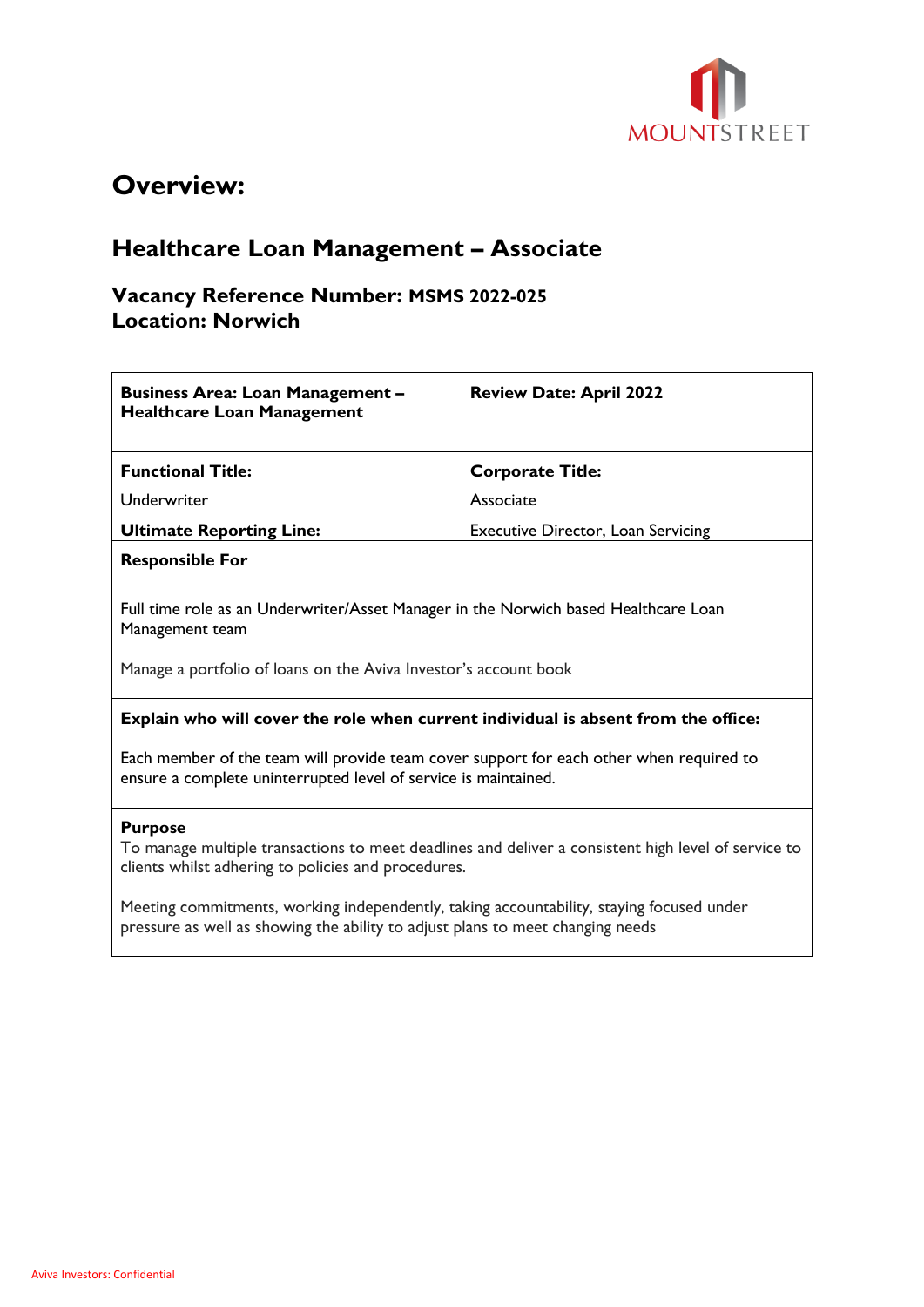

#### **Core Responsibilities**

- Gathering, interpreting, and analysing personal, property and financial data in respect of loan structure, property, and borrower related loan events.
- Summarising business accounts, usually over a three-year period, reviewing the financial performance of borrowers during this period and identifying any areas of concern.
- Considering all loan event requests in accordance with current lending criteria and risk appetite, understanding the risks and benefits attached to each request.
- Liaising with our internal and external panel of property surveyors, analysing completed valuation reports, and extracting all relevant data/key points for underwriting purposes.
- Writing Finance Proposals for submission to delegated authority/credit committee for approval having negotiated with our borrowers/their advisors the best terms available relative to credit risk.
- Managing transactions through to legal completion, which includes working with our Business Administrators and liaising with our legal agents.
- Maintain effective relationships with all internal teams and external third parties and to work collaboratively with and support colleagues to ensure common goals are met.
- Support with identification and reporting of Non-Performing Loans and preparation of Reservation of Right letters
- Ensure all risk events, errors and breaches are identified, reported in accordance with set timeframe and resolved in a timely manner
- Assist with monthly/quarterly Key Performance Indicator reporting

#### **Skills and Competencies**

- Ability to write clear and concise Finance Proposals and able to identify risks and analyse basic financial information
- Good analytical skills
- Able to quickly organize, coordinate work
- Good oral and written communication
- Ability to work in a team, yet work independently if required
- Ability to deal with external customers.
- Must be able to adapt quickly and efficiently to client-specific requirements and objectives
- Ability to meet deadlines while achieving high levels of accuracy

### **Essential Approved Persons Examinations** (e.g., FSA, CFA):

N/A